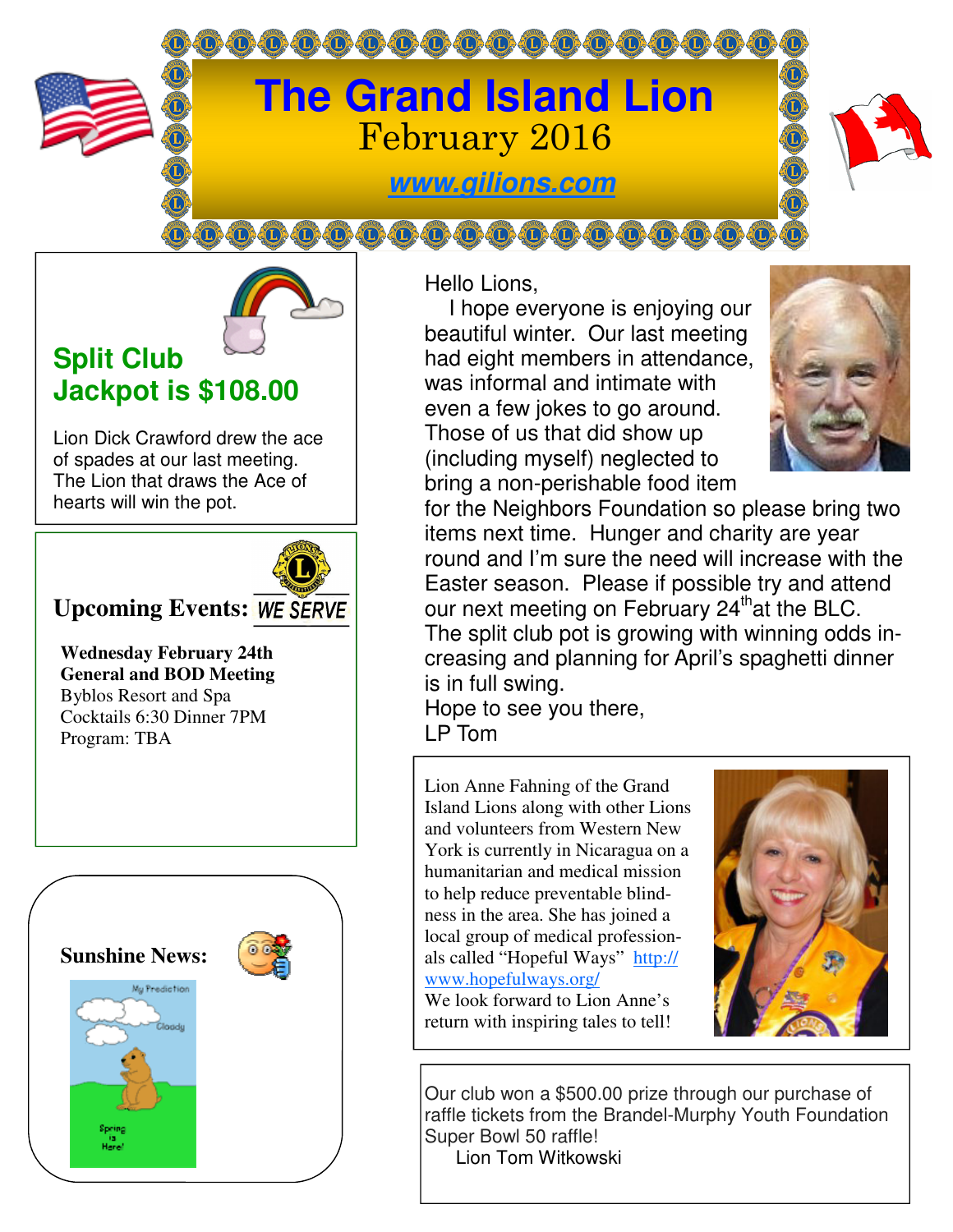

**Come and enjoy Spaghetti with meatballs, salad, Italian bread, and beverages. Many deserts will be available. There will be a basket auction with dozens of baskets along with a door prize and 50/50 split.** 

*When* **Monday April 18th 2016 from 5 PM to 8** 

*Where* **Byblos Niagara Resort and Spa, 100 Whitehaven Rd,** 

*Tickets* **\$8 Adults, \$5 Children under 12.** 

*Purpose* 

All proceeds are used to fund the Grand Island Lions "Special Kids Picnic" held on the third Wednesday in July at the Buffalo Launch Club.